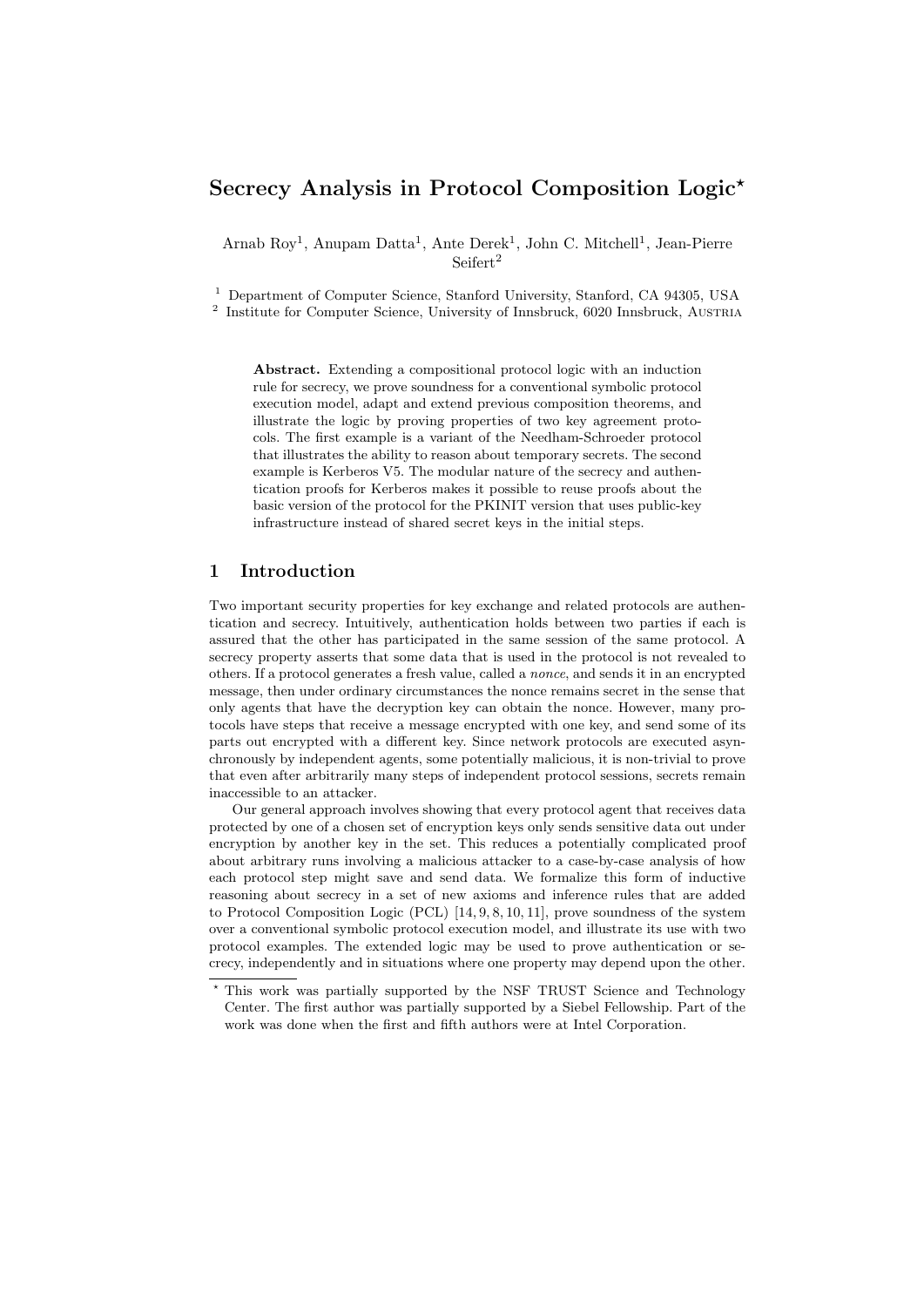Among other challenges, the inductive secrecy rule presented here is carefully designed to be sound for reasoning about arbitrarily many simultaneous protocol sessions, and powerful enough to prove meaningful properties about complex protocols used in practice. While the underlying principles are similar to the "rank function method" [18] and work using the strand space execution model [19], our system provides precise formal proof rules that are amenable to automation. In addition, casting secrecy induction in the framework of Protocol Composition Logic avoids limitations of some forms of rank function arguments and eliminates the need to reason explicitly about possible actions of a malicious attacker. Compositional secrecy proofs are made possible by theorems developed in this paper, extending previous composition theorems for a simpler proof system [11, 15].

Our first protocol example is a variant of the Needham-Schroeder protocol, used in [16] to illustrate a limitation of the original rank function method and motivate an extension for reasoning about temporary secrets. The straightforward formal proof in section 4 therefore shows that our method does not suffer from the limitations identified in [16]. Intuitively, the advantage of our setting lies in the way that modal formulas of PCL state properties about specific points in protocol execution, rather than only properties that must be true at all points in all runs.

Our second protocol example is Kerberos [17], which is widely used for authenticated client-server interaction in local area networks. The basic protocol has three sections, each involving an exchange between the client and a different service. We develop a formal proof that is modular, with the proof for each section assuming a precondition and establishing a postcondition that implies the precondition of the following section. One advantage of this modular structure is illustrated by our proof for the PKINIT [7] version that uses public-key infrastructure instead of shared secret keys in the initial steps. Since only the first section of PKINIT is different, the proofs for the second and third sections of the protocol remain unchanged. In previous work, Bella and Paulson use theorem proving techniques to reason about properties of Kerberos that hold in all traces containing actions of honest parties and a malicious attacker [3]. Our high-level axiomatic proofs are significantly more concise since we do not require explicit reasoning about attacker actions. Another line of work uses a multiset rewriting model to develop proofs in the symbolic and computational model [4, 2]. However, proofs in these papers use unformalized (though rigorous) mathematical arguments and are not modular.

The rest of the paper is organized as follows. Some background on PCL is given in section 2, followed by the secrecy-related axioms and proof rules in section 3. The first protocol example is presented in section 4. Composition theorems are developed in section 5, and applied in the proofs for Kerberos in section 6. Finally, we conclude in section 7.

## 2 Background

Protocol Composition Logic (PCL) is developed in [14, 9, 8, 10], with [11] providing a relatively succinct presentation of the most current form. A simple protocol programming language is used to represent a *protocol* by a set of *roles*, such as "Initiator", "Responder" or "Server", each specifying a sequence of actions to be executed by an honest participant. Protocol actions include nonce generation, encryption, decryption and communication steps (sending and receiving). Every principal can be executing one or more copies of each role at the same time. We use the word thread to refer to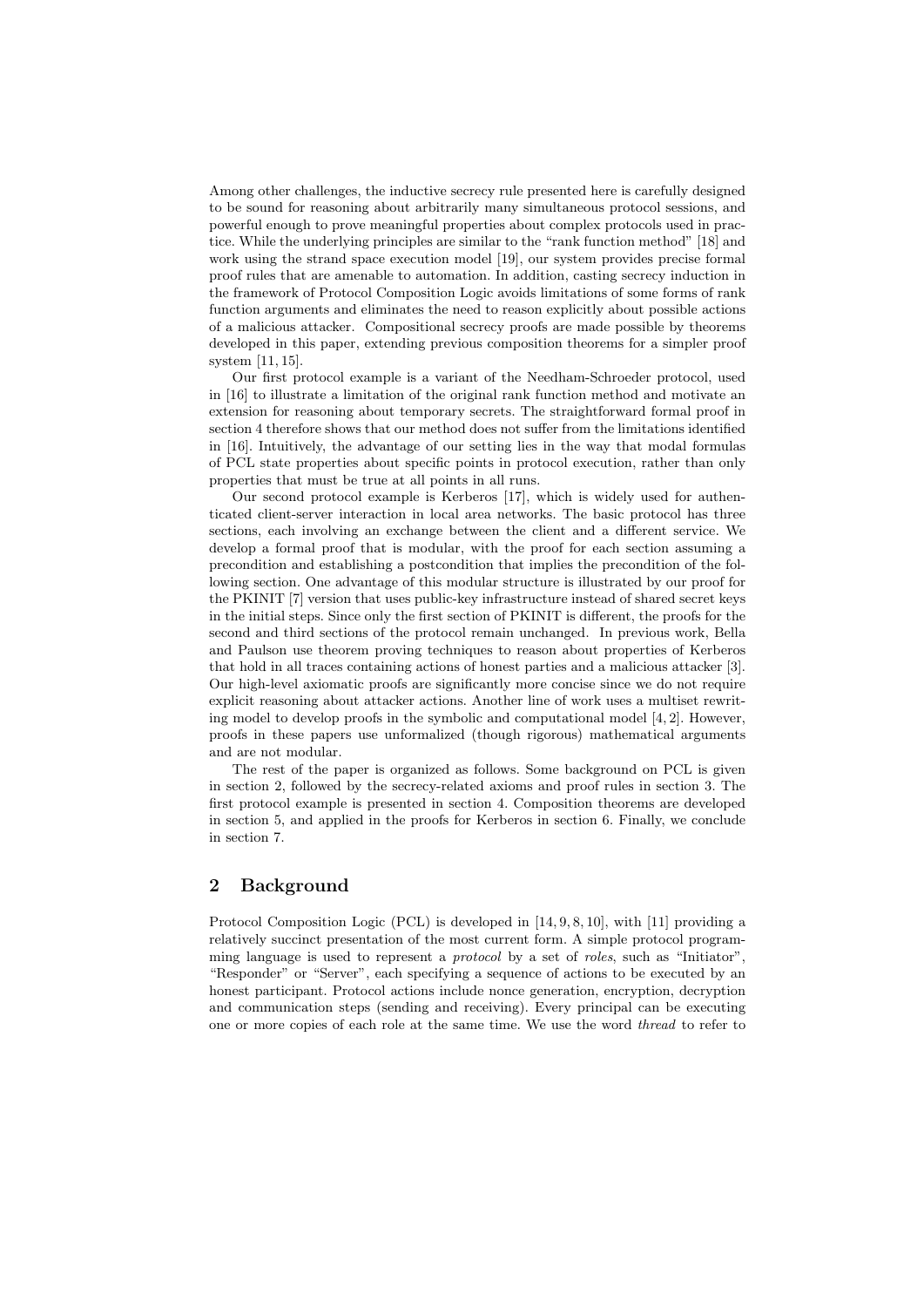```
Action formulas
a ::= Send(X, t) | Receive(X, t) | New(X, t) | Encrypt(X, t) | Start(X)Formulas
\varphi ::= \mathsf{a} \, | \, \mathsf{Has}(X, t) \, | \, \mathsf{Honest}(\hat{X}) \, | \, \varphi \wedge \varphi \, | \, \neg \varphi \, | \, \exists V. \, \varphiModal form
\Psi ::= \varphi \left[ Actions \right]_X \varphi
```
Table 1. Syntax of the logic

a principal executing one particular instance of a role. Each thread X is a pair  $(X, \eta)$ where  $\hat{X}$  is a principal and  $\eta$  is a unique session id. A run is a record of all actions executed by honest principals and the attacker during protocol execution. The set of runs of a protocol is determined by the operational semantics of the protocol programming language.

Table 1 summarizes the syntax of the logic used in this paper. Protocol proofs usually use modal formulas of the form  $\psi[P]_X\varphi$ . The informal reading of the modal formula is that if X starts from a state in which  $\psi$  holds, and executes the program P, then in the resulting state the security property  $\varphi$  is guaranteed to hold irrespective of the actions of an attacker and other honest principals. The formulas of the logic are interpreted over protocol runs. We say that protocol  $\mathcal Q$  satisfies formula  $\varphi$ , denoted  $\mathcal{Q} \models \varphi$ , if in all runs R of  $\mathcal Q$  the formula  $\varphi$  holds, *i.e.*,  $\mathcal Q, R \models \varphi$ . For example, Send $(X, t)$ holds in a run where the thread  $X$  has sent the term  $t$ . For every protocol action, there is a corresponding action predicate which asserts that the action has occurred in the run. Action predicates are useful for capturing authentication properties of protocols since they can be used to assert which principals sent and received certain messages. Encrypt(X, t) means that X computes the encrypted term t, while  $\mathsf{New}(X,n)$  means X generates fresh nonce n. Honest $(\hat{X})$  means that  $\hat{X}$  is acting honestly, *i.e.*, the actions of every thread of X precisely follows some role of the protocol. Start(X) means that the thread X did not execute any actions in the past. Has  $(X, t)$  means X can compute the term  $t$  using symbolic Dolev-Yao rules,  $e.g.$  receiving it in the clear or receiving it under encryption where the decryption key is known.

To illustrate the terminology used in this section we describe the formalization of Kerberos V5, which is a protocol used to establish mutual authentication and a shared session key between a client and an application server [17]. It involves trusted principals known as the Kerberos Authentication Server (KAS) and the Ticket Granting Server (TGS). There are pre-shared long term keys between the client and the KAS, the KAS and the TGS, and the TGS and the application server. Typically, the KAS shares long-term keys with a number of clients and the TGS with a number of application servers. However, there is no pre-shared long term secret between a given client and an application server. Kerberos achieves establishment of mutual authentication and a shared session key between the client and the application server using the chain of trust leading from the client to the KAS and the TGS to the application server.

Kerberos has four roles, one for each kind of participant - Client, KAS, TGS and **Server**. The long-term shared keys are written here in the form  $k_{X,Y}^{type}$  where X and Y are the principals sharing the key. The type appearing in the superscript indicates the relationship between  $X$  and  $Y$  in the transactions involving the use of the key. There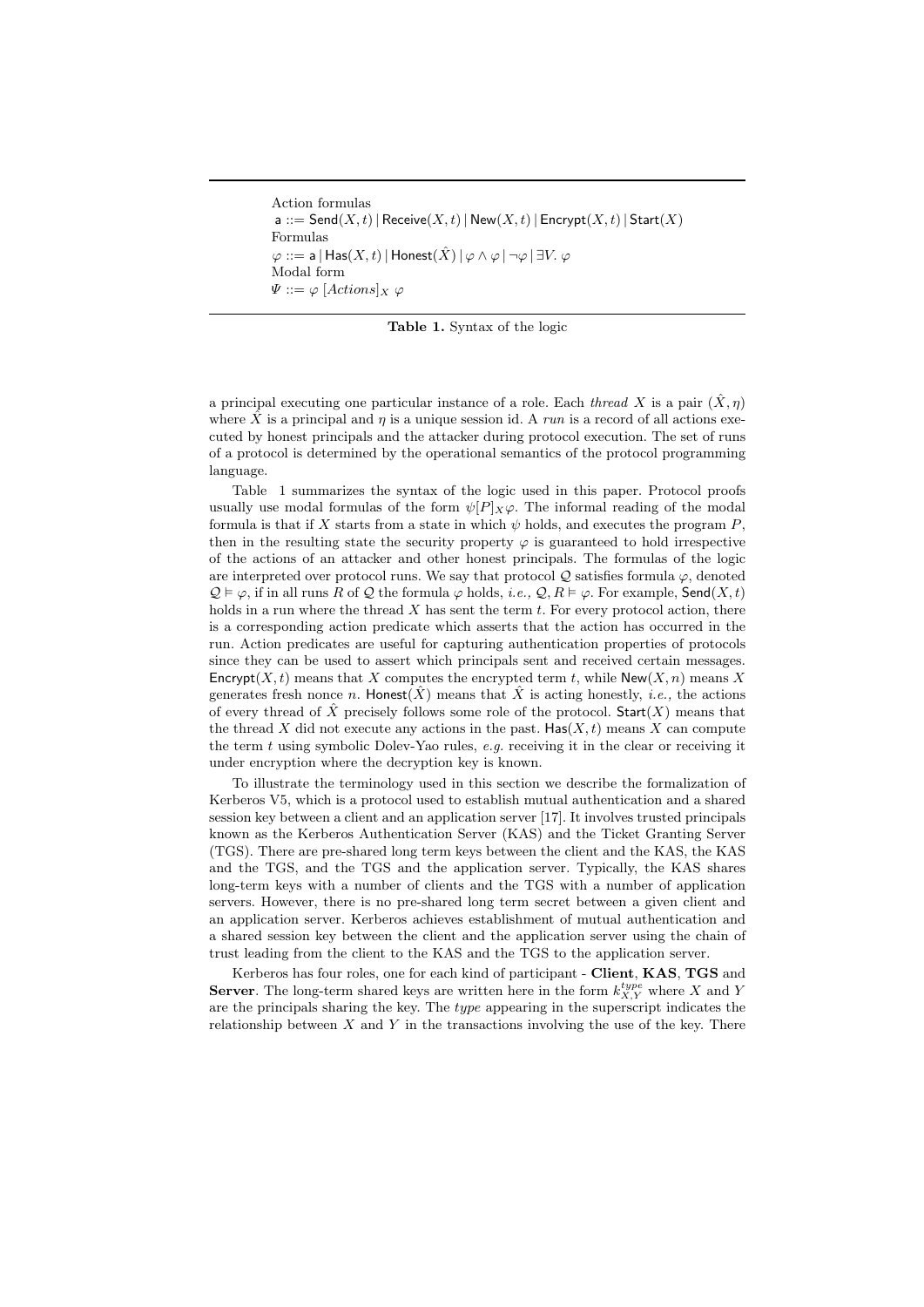are three types required in Kerberos:  $c \rightarrow k$  indicates that X is acting as a client and Y is acting as a KAS,  $t \to k$  is for TGS and KAS and  $s \to t$  is for application server and TGS. Kerberos runs in three stages with the client role participating in all three. The description of the roles is based on the A level formalization of Kerberos V5 in [5]. We describe the formalization of the first stage in some detail so that the rest is easy to follow.

In the first stage, shown below, the client thread  $(C)$  generates a nonce  $(n_1)$  and sends it to the KAS  $(K)$  along with the identities of the TGS  $(T)$  and itself. The KAS generates a new nonce  $(AKey - Authentication Key)$  to be used as a session key between the client and the TGS. It then sends this key along with some other fields to the client encrypted (represented by the match actions) under two different keys - one it shares with the client  $(k_{C,K}^{c\to k})$  and one it shares with the TGS  $(k_{T,K}^{t\to k})$ . The encryption with  $k_{T,K}^{t\to k}$  is called the *ticket granting ticket* (*tgt*). The client extracts AKey by decrypting the component encrypted with  $k_{C,K}^{c\rightarrow k}$ .

| Client = $(C, \hat{K}, \hat{T}, \hat{S}, t)$ [            | $\mathbf{KAS} = (K)$                                            |
|-----------------------------------------------------------|-----------------------------------------------------------------|
| new $n_1$ ;                                               | receive $\hat{C}.\hat{T}.n_1;$                                  |
| send $\hat{C}.\hat{T}.n_1$ ;                              | new $AKev$ :                                                    |
|                                                           | match $E_{sym}[k_{T,K}^{t\rightarrow k}](AKey.\hat{C})$ as tgt; |
| receive $\ddot{C}.tqt. enc_{kc};$                         | match $E_{sym}[k_{C,K}^{c\rightarrow k}](AKey.n_1.\hat{T})$     |
| match $enc_{kc}$                                          | as $enc_{kc}$ ;                                                 |
| as $E_{sym}[k_{C,K}^{c\rightarrow k}](AKey.n_1.\hat{T});$ | send $\ddot{C}.tqt. enc_{kc}$ ;                                 |
|                                                           | K                                                               |

In the second stage (not shown), the client uses the session key  $AKey$  and the ticket *granting ticket* to interact with the TGS and gets a new session key  $SKey$  and a *service* ticket (st). In the third stage, the client encrypts its identity and a timestamp with SKey and sends it to the application server along with the service ticket. The server decrypts st and extracts the  $SKey$ . It then uses the session key to decrypt the client's encryption, matches the first component of the decryption with the identity of the client and extracts the timestamp. It then encrypts the timestamp with the session key and sends it back to the client. The client decrypts the message and matches it against the timestamp it used. The control flow of Kerberos exhibits a staged architecture where once one stage has been completed successfully, the subsequent stages can be performed multiple times or aborted and started over for handling errors.

#### 3 Proof System for Secrecy Analysis

In this section, we extend PCL with new axioms and rules for establishing secrecy. Secrecy properties are formalized using the  $\text{Has}(X, s)$  predicate and requiring that  $\hat{X}$ refer only to honest principals who share the secret s. In a typical two party protocol,  $\hat{X}$  is one of two honest agents and s is a nonce generated by one of them. As an intermediate step, we establish that all occurrences of the secret on the network are protected by keys. This property can be proved by induction over possible actions by honest principals and reasoning that no action leaks the secret if it was not compromised already.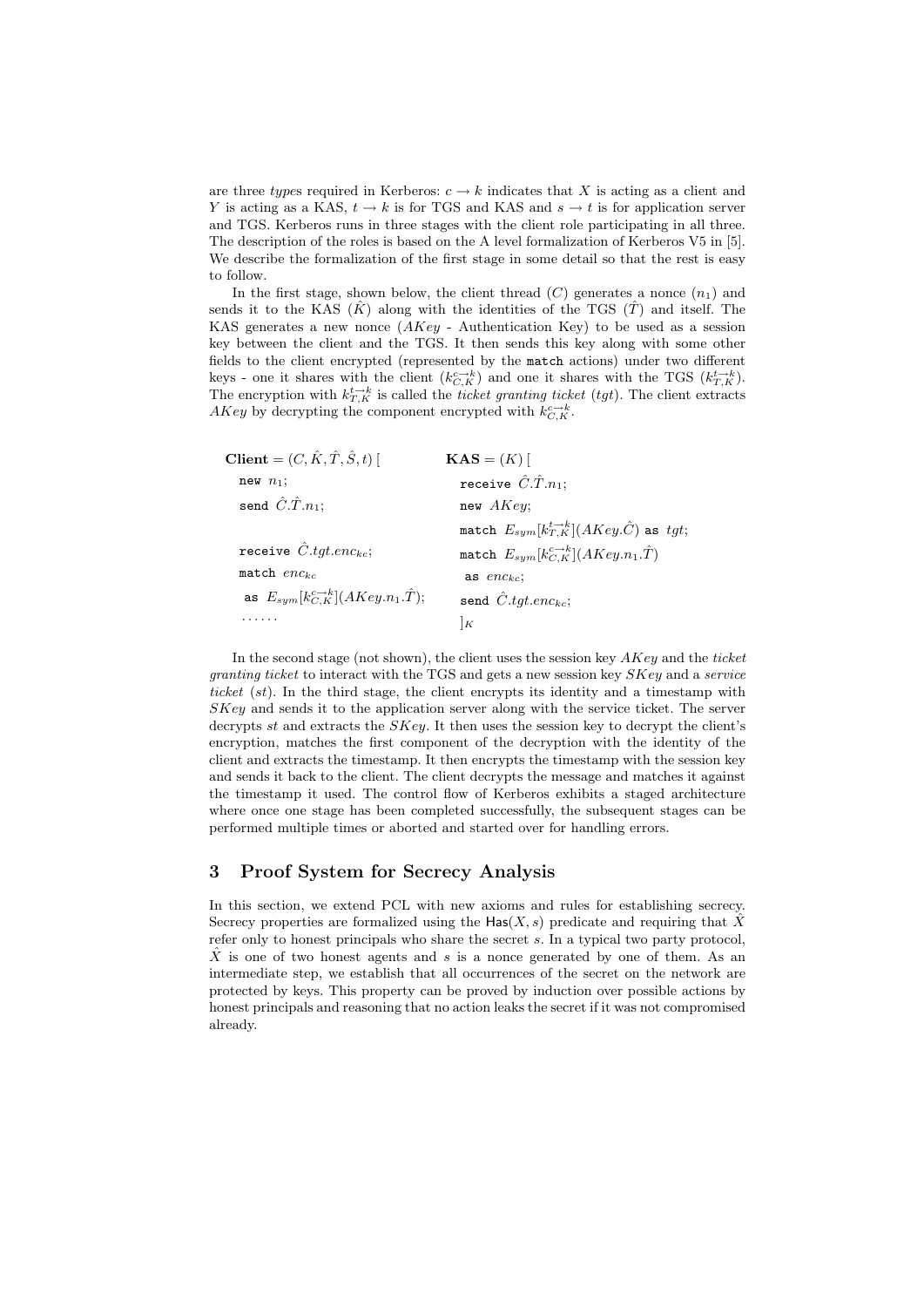We introduce the predicate  $\mathsf{SafeMSg}(M, s, \mathcal{K})$  to assert that every occurrence of s in message M is protected by a key in the set  $K$ . Technically speaking, for each  $n > 0$ , there is an  $(n + 2)$ -ary predicate SafeMsg<sup>n</sup> $(M, s, \mathcal{K})$ , with n corresponding to the size of set  $K$ . However, we suppress this syntactic detail in this paper. The semantic interpretation of this predicate is defined by induction on the structure of messages. It is actually independent of the protocol and the run.

**Definition 1** (SafeMsg). Given a run R of a protocol Q, we say  $Q, R \vDash$  SafeMsg $(M, s, s)$  $\mathcal{K})$  if there exists an  $i$  such that  $\mathsf{SafeMsg}_i(M,s,\mathcal{K})$  where  $\mathsf{SafeMsg}_i$  is defined as follows:

| $\mathsf{SafeMsg}_0(M, s, \mathcal{K})$                 | if $M$ is an atomic term different from $s$                                                             |
|---------------------------------------------------------|---------------------------------------------------------------------------------------------------------|
| $SafeMsg_0(HASH(M), s, \mathcal{K})$                    | for any $M$                                                                                             |
| $\mathsf{SafeMsg}_{i+1}(M_0.M_1, s, \mathcal{K})$       | <i>if</i> SafeMsg <sub>i</sub> $(M_0, s, \mathcal{K})$ and SafeMsg <sub>i</sub> $(M_1, s, \mathcal{K})$ |
| $\mathsf{SafeMsg}_{i+1}(E_{sym}[k](M), s, \mathcal{K})$ | <i>if</i> SafeMsg <sub>i</sub> $(M, s, \mathcal{K})$ or $k \in \mathcal{K}$                             |
| $\mathsf{SafeMsg}_{i+1}(E_{pk}[k](M), s, \mathcal{K})$  | <i>if</i> SafeMsg <sub>i</sub> $(M, s, \mathcal{K})$ or $k \in \mathcal{K}$                             |

The axioms SAF0 to SAF5 below parallel the semantic clauses and follow immediately from them. Equivalences follow as the term algebra is free.

SAF0  $\neg$ SafeMsg(s, s, K) ∧ SafeMsg(x, s, K),

where  $x$  is an atomic term different from  $s$ 

- SAF1 SafeMsg $(M_0, M_1, s, \mathcal{K}) \equiv$  SafeMsg $(M_0, s, \mathcal{K}) \wedge$  SafeMsg $(M_1, s, \mathcal{K})$
- SAF2 Safe $M$ sg $(E_{sym}[k](M), s, \mathcal{K}) \equiv$  Safe $M$ sg $(M, s, \mathcal{K}) \vee k \in \mathcal{K}$
- SAF3 SafeMsg $(E_{pk}[k](M), s, \mathcal{K}) \equiv$  SafeMsg $(M, s, \mathcal{K}) \vee \bar{k} \in \mathcal{K}$
- SAF4 SafeMsg $(HASH(M), s, \mathcal{K})$

The formula SendsSafeMsg( $X, s, \mathcal{K}$ ) states that all messages sent by thread  $X$  are "safe" while  $\mathsf{SafeNet}(s, \mathcal{K})$  asserts the same property for all threads. These formulas may be written as SendsSafeMsg(X, s, K)  $\equiv \forall M$ . (Send(X, M)  $\supset$  SafeMsg(M, s, K)) and SafeNet $(s, \mathcal{K}) \equiv \forall X$ . SendsSafeMsg $(X, s, \mathcal{K})$ .

In secrecy proofs, we will explicitly assume that the thread generating the secret and all threads with access to a relevant key belong to honest principals. This is semantically necessary since a dishonest principal may reveal its key, destroying secrecy of any data encrypted with it. These honesty assumptions are expressed by the formulas KeyHonest and OrigHonest respectively. KOHonest is the conjunction of the two.

- $-$  KeyHonest $(\mathcal{K}) \equiv \forall X. \forall k \in \mathcal{K}$ . (Has $(X, k) \supset$  Honest $(\hat{X})$ )
- OrigHonest(s)  $\equiv \forall X$ . (New(X, s) ⊃ Honest(X̂)).<br>– KOHonest(s K`) = KeyHonest(K`) ∆ OrigHonest(
- KOHonest(s,  $\mathcal{K}$ )  $\equiv$  KeyHonest( $\mathcal{K}$ )  $\wedge$  OrigHonest(s)

We now have the necessary technical machinery to state the induction rule. At a high-level, the **NET** rule states that if each "possible protocol step"  $P$  locally sends out safe messages, assuming all messages in the network were safe prior to that step, then all messages on the network are safe. A possible protocol step  $P$  is drawn from the set of basic sequences BS for all roles of the protocol. A set of basic sequences of a role is any partition of the sequence of actions in the role such that if any element sequence has a receive action then it is only at the beginning.

$$
NET √ρ ∈ Q. ∀P ∈ BS(ρ).
$$
\n
$$
\frac{\mathsf{SafeNet}(s, K) [P]_X \mathsf{Honest}(\hat{X}) ∧ Φ ⊇ \mathsf{SendsSafeMsg}(X, s, K)}{Q \vdash \mathsf{KOHonest}(s, K) ∧ Φ ⊇ \mathsf{SafeNet}(s, K)} (*)
$$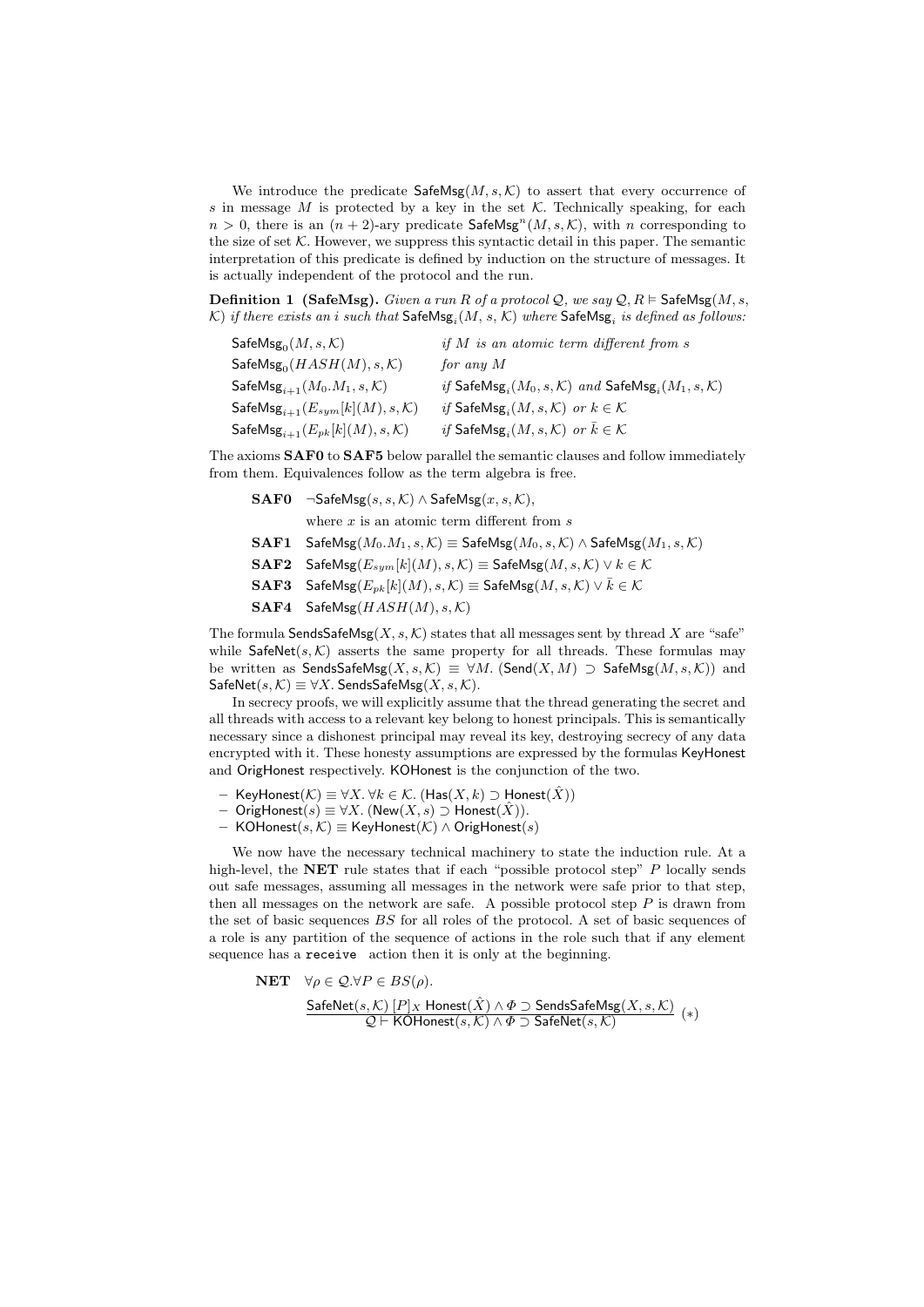(∗): [P]<sup>A</sup> does not capture free variables in Φ and K and the variable s. Φ should be prefix closed .

The axioms NET0 to NET3 below are used to establish the antecedent of the NET rule. Many practical security protocols consist of steps that each receive a message, perform some operations, and then send a resulting message. The proof strategy in such cases is to use NET1 to reason that messages received from a safe network are safe and then use this information and the SAF axioms to prove that the output message is also safe.

**NET0** SafeNet( $s, K$ ) [ ]<sub>X</sub> SendsSafeMsg( $X, s, K$ )

**NET1** SafeNet(s, K) [receive  $M|_X$  SafeMsg(M, s, K)]

**NET2** SendsSafeMsg $(X, s, \mathcal{K})$  [a]<sub>X</sub> SendsSafeMsg $(X, s, \mathcal{K})$ , where a is not a send.

**NET3** SendsSafeMsg(X, s, K) [send  $M|_X$  SafeMsg( $M$ , s, K)  $\supset$  SendsSafeMsg(X, s, K)

Finally, POS and POSL are used to infer secrecy properties expressed using the Has predicate. The axiom POS states that if we have a safe network with respect to s and key-set  $K$  then the only principals who can possess an unsafe message are the generator of s or possessor of a key in  $K$ . The **POSL** rule lets a thread use a similar reasoning locally.

| POS                                                                                          | SafeNet(s, K) ∧ Has(X, M) ∧ ¬SafeMsg(M, s, K)                                                            |
|----------------------------------------------------------------------------------------------|----------------------------------------------------------------------------------------------------------|
| ○ $\exists k \in K$ . Has(X, k) ∨ New(X, s)                                                  |                                                                                                          |
| POSL                                                                                         | $\psi \land \text{SafeNet}(s, K)$ [S] <sub>X</sub> SendsSafeMsg(X, s, K) ∧ Has(Y, M) ∧ ¬SafeMsg(M, s, K) |
| $\psi \land \text{SafeNet}(s, K)$ [S] <sub>X</sub> $\exists k \in K$ . Has(Y, k) ∨ New(Y, s) |                                                                                                          |

,

where  $S$  is any basic sequence of actions.

Following are useful theorems which follow easily from the axioms.

 $SREC$  SafeNet(s, K) ∧ Receive(X, M)  $\supset$  SafeMsg(M, s, K) SSND SafeNet(s,  $K$ )  $\wedge$  Send(X, M)  $\supset$  SafeMsg(M, s, K)

We write  $\Gamma \vdash \gamma$  if  $\gamma$  is provable from the formulas in  $\Gamma$  and any axiom or inference rule of the proof system except the honesty rule HON from previous formulations of PCL and the secrecy rule **NET**. We write  $Q \vdash \gamma$  if  $\gamma$  is provable from the axioms and inference rules of the proof system including the rules  $HON$  and  $NET$  for protocol  $Q$ .

Given a set of messages  $M$ , let us denote by  $\tilde{M}$  to be the minimal set containing  $M$  and closed under pairing, unpairing, encryption with any public key or symmetric key, decryption with a private key or a symmetric key not in  $K$  and hashing.

**Theorem 1.** If  $M$  is a set of messages, all safe with respect to secret s and key-set K, then  $\tilde{\mathcal{M}}$  also contains only safe messages.

*Proof.* Any element  $m \in \mathcal{M}$  can be constructed from elements in M using a finite sequence of the operations enumerated. From the semantics of SafeMsg it is easily seen that all the operations preserve safeness. Hence by induction, all the elements of  $\tilde{\mathcal{M}}$ will be safe.  $\Box$ 

**Lemma 1.** If a thread  $X$ , at any point in any protocol, possesses an unsafe message with respect to secret s and key-set K then either X received an unsafe message earlier, or  $X$  generated s, or  $X$  possesses a key in  $K$ .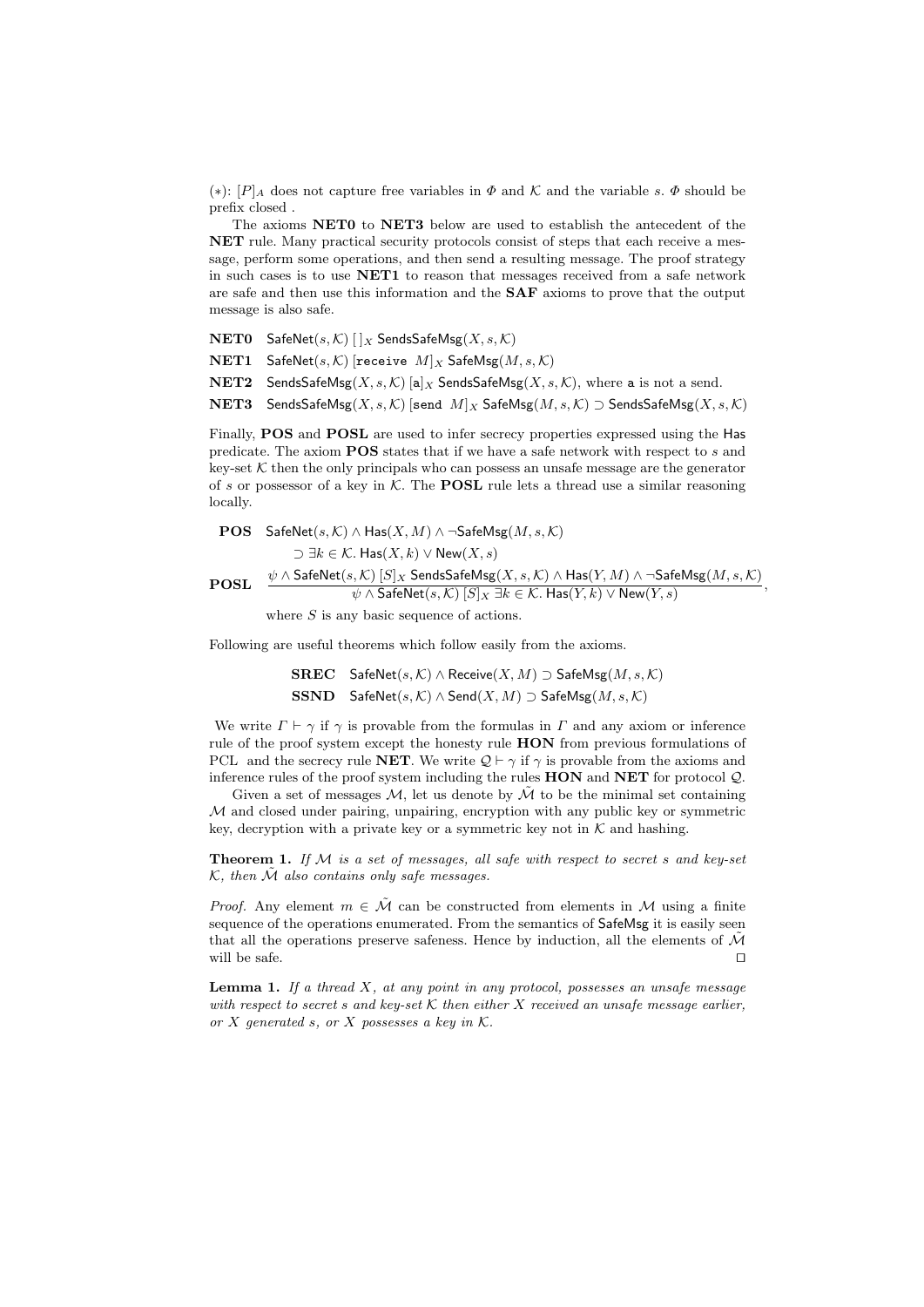*Proof.* Suppose thread  $X$  does not satisfy any of the conditions enumerated. Then the set of messages  $M$  it initially knows and has received are safe messages. Since it does not have a key in K, M is a superset of all the messages it can construct from M (in the Dolev-Yao model). Hence, by theorem  $1, X$  cannot compute any unsafe message. So it cannot possess an unsafe message – a contradiction.  $\hfill\Box$ 

**Theorem 2 (Soundness).** If  $\mathcal{Q} \models \gamma$ , then  $\mathcal{Q} \models \gamma$ . Furthermore, if  $\Gamma \vdash \gamma$ , then  $\Gamma \models \gamma$ .

Proof. Soundness for this proof system is proved, by induction on the length of proofs of the axioms and rules, the most interesting of which are sketched below.

**NET**: Consider a run R of protocol  $Q$  such that the consequent of **NET** is false. We will show that the antecedent is false too. We have  $\mathcal{Q}, R \models \textsf{KOHonest}(s, \mathcal{K}) \land \Phi$ , but  $Q, R \nvDash$  SafeNet $(s, \mathcal{K})$ . This implies that  $Q, R \vDash \exists m, X$ . Send $(X, m) \wedge \neg$ SafeMsg $(m, s, \mathcal{K})$ . Note that there must be a first instance when an unsafe message is sent out - let  $\tilde{m}$ be the first such message. Hence, we can split R into  $R_0.R_1.R_2$  such that  $\mathcal{Q}, R_0 \models$ SafeNet(s, K) and  $R_1 = \langle X \text{ sends } \tilde{m} ; Y \text{ receives } \tilde{m} \rangle$ , for some Y.

Since this is the first send of an unsafe message, therefore  $X$  could not have received an unsafe message earlier. Therefore, by the lemma, either  $X$  generated  $s$  or,  $X$  has a key in K. In both cases, KOHonest(s, K) implies Honest( $\hat{X}$ ). Therefore the fragment [send  $\tilde{m}$ ]<sub>X</sub> must be part of a sequence of actions  $[P]$ <sub>X</sub> such that P is a basic sequence of one of the roles in  $\mathcal{Q}$  - but, this violates the premise of **NET**. Hence the theorem. The need for  $\Phi$  to be prefix-closed comes from a more detailed version of this proof.

**POS**:  $\mathsf{SafeNet}(s, \mathcal{K})$  implies no thread sent out an unsafe message in the run. Hence no thread received an unsafe message. Therefore, by lemma  $1$ , any thread  $X$  possessing an unsafe message must have either generated s or possesses a key in  $K$ .

POSL : The premise of the rule informally states that starting from a "safe" network and additional constraints  $\psi$  thread X concludes that some thread Y possesses an unsafe message  $M$  in all possible runs of any protocol. Specifically this should be true for a run where thread X executes the basic sequence  $[S]_X$  uninterspersed with the actions of any other thread except the receipt of messages sent by  $X$ . Now the premise implies that  $X$  only sends safe messages - also since  $S$  is a basic sequence, the only message that X can receive in  $[S]_X$  will be only at its beginning, which, due to the starting "safe" network precondition will be a safe message. Hence we can conclude that thread Y possessed an unsafe message before X started executing  $[S]_X$  *i.e.*, when SafeNet(s, K) was true. Therefore using axiom **POS** we derive that thread Y either generated s or possesses a key in K, which establises the conclusion of **POSL**.  $\Box$ 

#### 4 Analysis of a variant of NSL

In this section we use the proof system developed in section 3 to prove a secrecy property of a simple variant NSLV AR of the Needham-Schroeder-Lowe protocol, proposed in [16], in which parties A and B use an authenticated temporary secret  $n_a$  to establish a secret key  $k$  that is in turn used to protect the actual message  $m$ . The main difference from the original NSL protocol is that the initiator's nonce is leaked in the final message. Reasoning from A's point of view, nonce  $n_a$  should be secret between A and  $B$  at the point of the run in the protocol where  $A$  is just about to send the last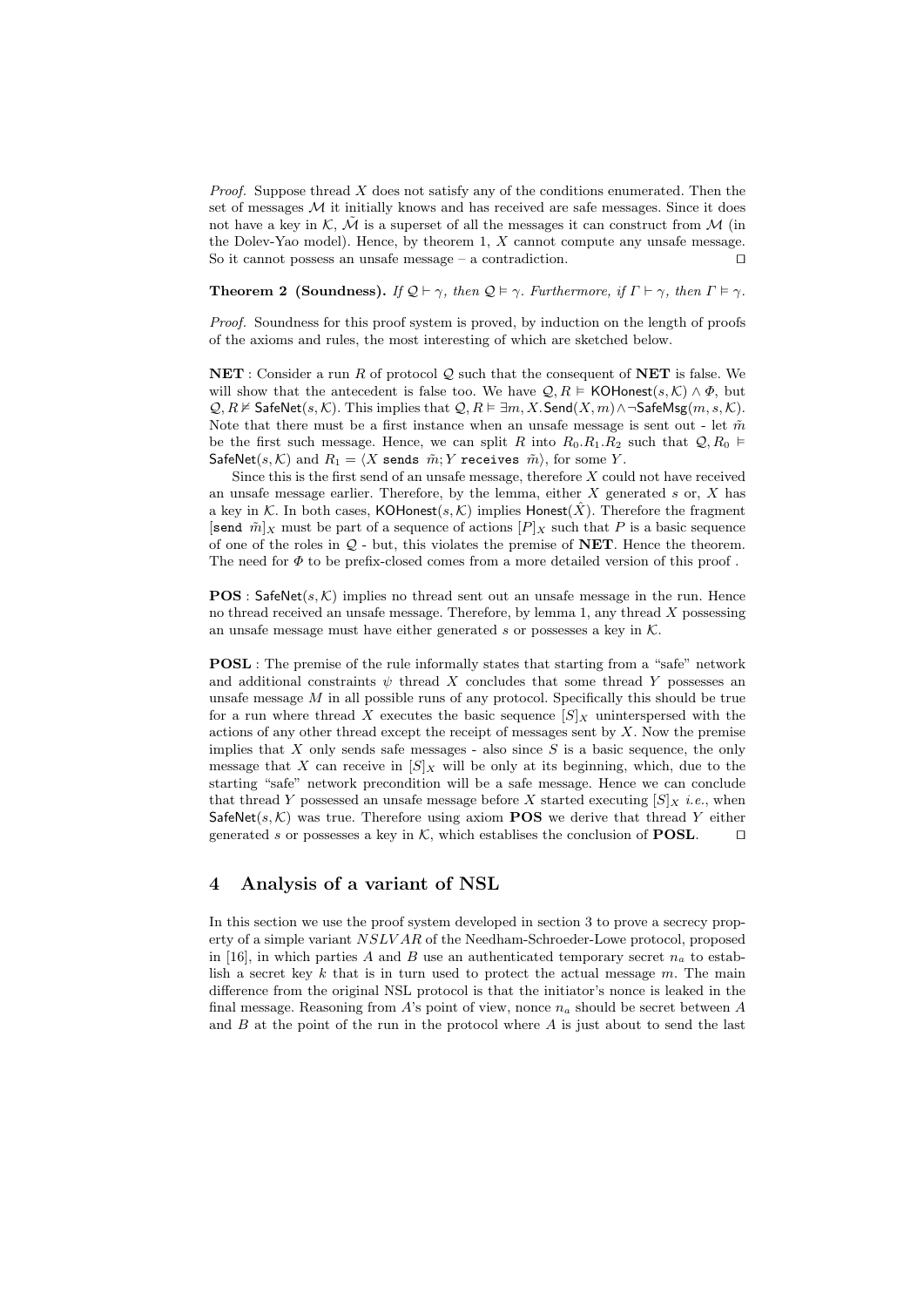message. This protocol was originally used to demonstrate a limitation of the original rank function method in reasoning about temporary secrets. Modal formulas in PCL allow us to naturally express and prove properties that hold at intermediate points of a protocol execution.

Formally,  $NSLVAR$  is a protocol defined by roles {Init,  $\text{Resp}$ }, with the roles, written using the protocol program notation, given below.

| $\mathbf{Init} = (A, \hat{B}, m)$                       | $\text{Resp} = (B)$                                    |
|---------------------------------------------------------|--------------------------------------------------------|
| new $n_a$ ;                                             | receive $enc_{r1}$ ;                                   |
| match $E_{pk}[k_B](\hat{A}.n_a)$ as $enc_{r1}$ ;        | match enc <sub>r1</sub> as $E_{pk}[k_B](\hat{A}.n_a);$ |
| send $enc_{r1}$ :                                       | new $k$ :                                              |
|                                                         | match $E_{pk}[k_A](n_a.\hat{B}.k)$ as $enc_i;$         |
| receive $enc_i$ ;                                       | send $enc_i$ :                                         |
| match enc <sub>i</sub> as $E_{pk}[k_A](n_a.\hat{B}.k);$ |                                                        |
| match $E_{sym}[k](m)$ as $enc_{r2}$ ;                   | receive $enc_{r2}.n_a$ ;                               |
| send $enc_{r2}.n_a$ ;                                   | match enc <sub>r2</sub> as $E_{sym}[k](m);$            |
| A                                                       | B                                                      |
|                                                         |                                                        |

**Theorem 3.** Let  $\tilde{\text{Init}}$  denote the initial segment of the initiator's role ending just before the last send action. The nonce  $n_a$  is a shared secret between A and B in every state of the protocol where  $A$  has executed Init and no further actions, as long as both  $\hat{A}$  and  $\hat{B}$  are honest. Formally,

 $NSLVAR \vdash [\tilde{\mathbf{Init}}]_A$  Honest $(\hat{A}) \wedge$  Honest $(\hat{B}) \supset (\mathsf{Has}(X, n_a) \supset \hat{X} = \hat{A} \vee \hat{X} = \hat{B})$ 

Proof Sketch. To prove the secrecy property, we start off by proving an authentication property  $[\tilde{\mathbf{Init}}]_A$  Honest $(\hat{A}) \wedge$  Honest $(\hat{B}) \supset \Phi$ , where  $\Phi$  is the conjunction of the following formulas:

$$
\begin{aligned} &\varPhi_1: \forall X, \hat{Y}. \operatorname{New}(X, n_a) \wedge \operatorname{Send}(X, E_{pk}[k_Y](\hat{X}.n_a)) \supset \hat{Y} = \hat{B} \\ &\varPhi_2: \forall X, \hat{Y}, n. \operatorname{New}(X, n_a) \supset \neg \operatorname{Send}(X, E_{pk}[k_Y](n.\hat{X}.n_a)) \\ &\varPhi_3: \forall X, e. \operatorname{New}(X, n_a) \supset \neg \operatorname{Send}(X, e.n_a) \\ &\varPhi_4: \operatorname{Honest}(\hat{X}) \wedge \operatorname{Send}(X, E_{sym}[k_0](m_0).n) \supset \operatorname{New}(X, n) \\ &\varPhi_5: \operatorname{Honest}(\hat{X}) \wedge \operatorname{EncSend}(X, E_{pk}[k_Y](\hat{X}'.n)) \supset \hat{X'} = \hat{X} \end{aligned}
$$

Informally,  $\Phi_1$  and  $\Phi_2$  hold because from the thread A's point of view it is known that it itself generated the nonce  $n_a$  and did not send it out encrypted with any other principal's public key except  $\hat{B}$ 's and that too in a specific format described by the protocol.  $\Phi_3$  holds because we are considering a state in the protocol execution where A has not yet sent the last message - sending of the last message will make  $\mathsf{Send}(A, e.n_a)$ true with  $e = E_{sym}[k](m)$ . These intuitive explanations can be formalized using a previously developed fragment of PCL but we will omit those steps in this paper.  $\Phi_4$ and  $\Phi_5$  follow from a straightforward use of the honesty rule.

In the next step we prove the antecedents of the **NET** rule. We take  $\mathcal{K} = \{\vec{k}_A, \vec{k}_B\}$ where the bar indicates private key which makes KeyHon( $\mathcal{K}$ ) ≡ Honest $(\hat{A}) \wedge$ Honest $(\hat{B})$ .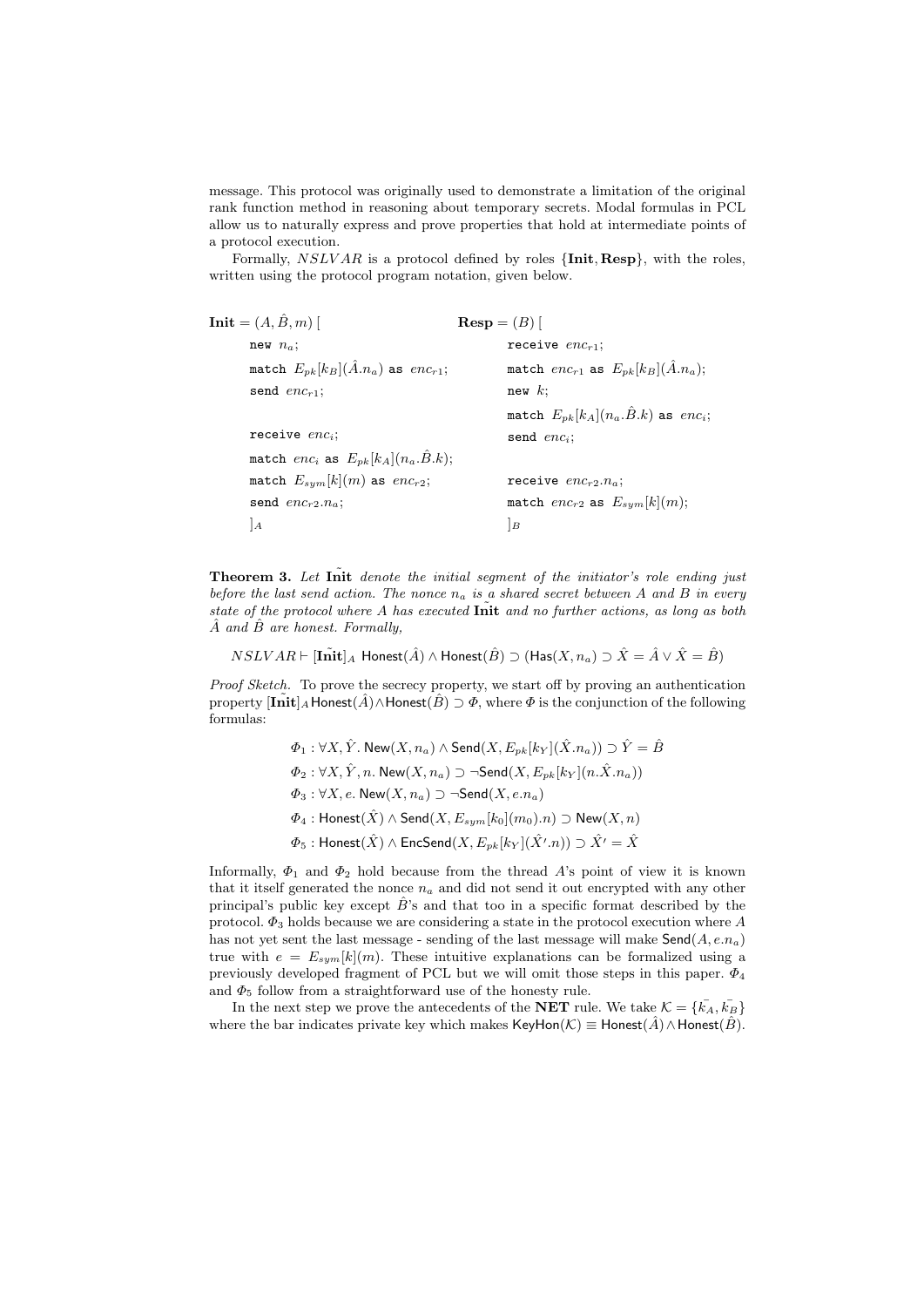In addition, since thread A generates  $n_a$ , therefore KOHonest $(n_a, \mathcal{K}) \equiv$  Honest $(\hat{A}) \wedge$ Honest $(B)$ . We show that all basic sequence of the protocol send "safe" messages, assuming that formula  $\Phi$  holds and that the predicate SafeNet holds at the beginning of that basic sequence. Formally, for every basic sequence  $P \in \{\textbf{Init}_1, \textbf{Init}_2, \textbf{Resp}_1, \textbf{Resp}_2\}$ we prove that:  $\mathsf{SafeNet}(n_a,\mathcal{K})[\mathbf{P}]_{A'}$  Honest $(\hat{A'}) \wedge \varPhi \supset \mathsf{SendsSafeMsg}(A',n_a,\mathcal{K})$ 

Some secrecy proofs using the CSP [18] or strand space [19] protocol execution model use inductive arguments that are similar to the form of inductive reasoning codified in our formal system. For example, within CSP, properties of messages that may appear on the network have been identified by defining a rank function [18, 16], with an inductive proof used to show that rank is preserved by the attacker actions and all honest parties. In comparison, arguments in our formal logic use a conjunction involving the SafeNet predicate and protocol specific properties  $\Phi$  in our inductive hypotheses. These two formulas together characterize the set of possible messages appearing on the network and can be viewed as a symbolic definition of a rank function. We believe that our method is as powerful as the rank function method for any property expressible in our logic. However, it is difficult to prove a precise connection without first casting the rank function method in a formal setting that relies on a specific class of message predicates.

One drawback of the rank function approach is that the induction is performed by "global" reasoning. While analyzing a protocol, all relevant properties of the system (such as authentication and secrecy, for example) are modelled using a single rank function and proved to hold simultaneously. This makes the method somewhat less applicable since it cannot handle protocols which deal with temporary secrets or use authentication to ensure secrecy properties. In contrast, PCL allows separation and incremental proofs of different properties. Although some of these issues can be resolved by extensions of the rank function method [13, 12], the PCL approach seems more general and may be better suited for some applications.

## 5 Compositional Reasoning for Secrecy

In this section, we present composition theorems that allow secrecy proofs of compound protocols to be built up from proofs of their parts. An application of this method to the Kerberos protocol is given in the next section. We consider three kinds of composition operations on protocols—parallel, sequential, and staged—as in our earlier work [11, 15]. However, adapting that approach for reasoning about secrecy requires some work. One central concept in our compositional proof methods is the notion of an invariant. An invariant for a protocol is a logical formula that characterizes the environment in which it retains its security properties. While in previous work we had one rule for establishing invariants (the HON rule [11]), reasoning about secrecy requires, in addition, the NET rule introduced in this paper. A second point of difference arises from the fact that reasoning about secrecy requires a certain degree of global knowledge. Specifically, while proving that a protocol step does not violate secrecy, it is sometimes necessary to use information from earlier steps. In the technical presentation, this history information shows up as preconditions in the secrecy induction of the sequential and staged composition theorems.

**Definition 2** (Parallel Composition). The parallel composition  $Q_1 \otimes Q_2$  of protocols  $\mathcal{Q}_1$  and  $\mathcal{Q}_2$  is the union of the sets of roles of  $\mathcal{Q}_1$  and  $\mathcal{Q}_2$ .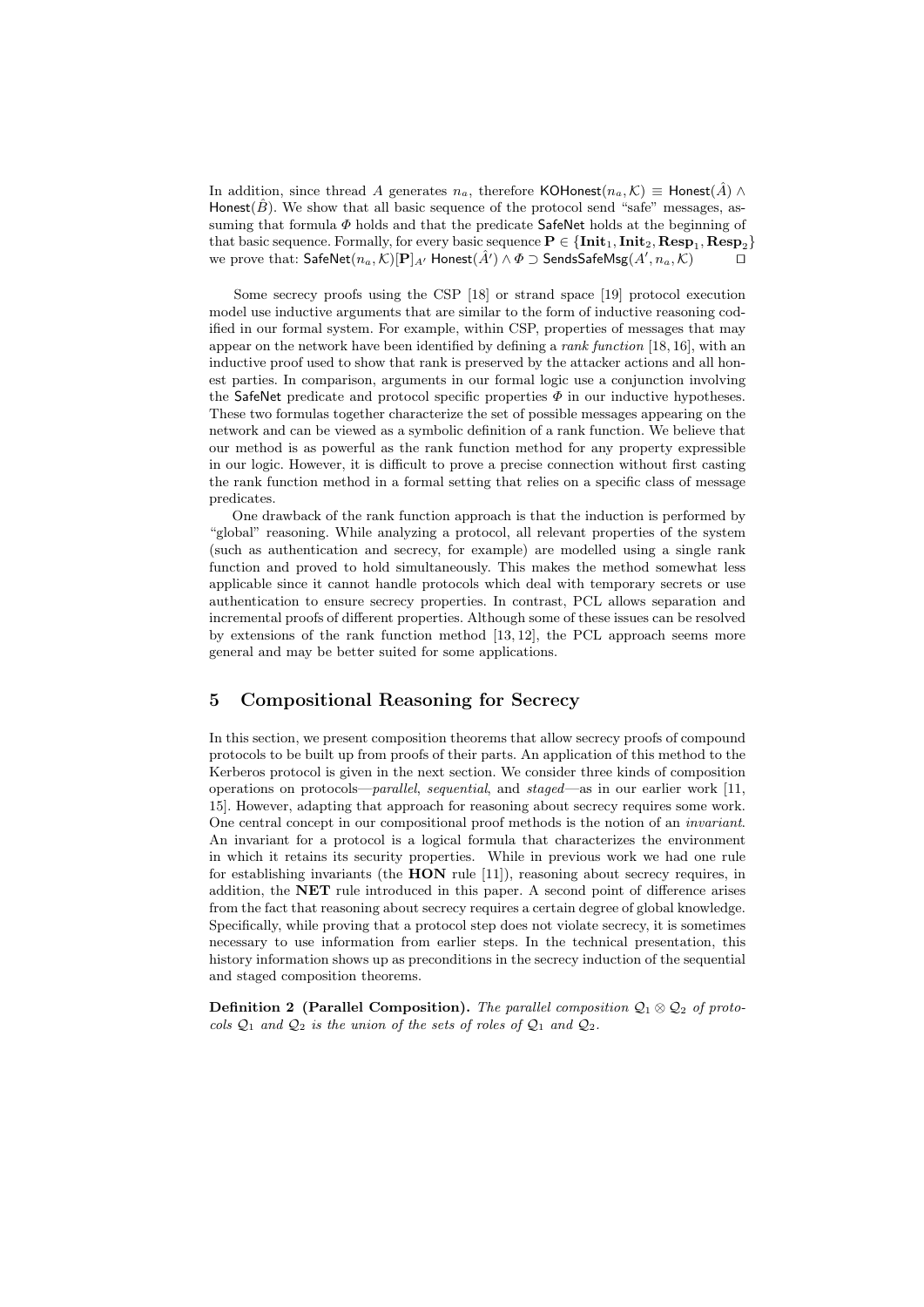The parallel composition operation allows modelling agents who simultaneously engage in sessions of multiple protocols. The parallel composition theorem provides a method for ensuring that security properties established independently for the constituent protocols are still preserved in such a situation.

**Theorem 4 (Parallel Composition).** If  $\mathcal{Q}_1 \vdash \Gamma$  and  $\Gamma \vdash \Psi$  and  $\mathcal{Q}_2 \vdash \Gamma$  then  $\mathcal{Q}_1 \otimes \mathcal{Q}_2 \vdash \Psi$ , where  $\Gamma$  denotes the set of invariants used in the proof of  $\Psi$ .

One way to understand the parallel composition theorem is to visualize the proof tree for  $\Psi$  for protocol  $\mathcal{Q}_1$  in red and green colors. The steps which use the invariant rules are colored red and correspond to the part  $Q_1 \vdash \Gamma$ , while all other proof steps are colored green and correspond to the part  $\Gamma \vdash \Psi$ . While composing protocols, all green steps are obviously preserved since they involve proof rules which hold for all protocols. The red steps could possibly be violated because of  $\mathcal{Q}_2$ . For example, one invariant may state that honest principals only sign messages of a certain form, while  $\mathcal{Q}_2$  may allow agents to sign other forms of messages. The condition  $\mathcal{Q}_2 \vdash \Gamma$  ensures that this is not the case, i.e., the red steps still apply for the composed protocol.

**Definition 3 (Sequential Composition).** A protocol  $Q$  is a sequential composition of two protocols  $\mathcal{Q}_1$  and  $\mathcal{Q}_2$ , if each role of  $\mathcal Q$  is obtained by the sequential composition of a role of  $\mathcal{Q}_1$  with a role of  $\mathcal{Q}_2$ .

In practice, key exchange is usually followed by a secure message transmission protocol which uses the resulting shared key to protect data. Sequential composition is used to model such compound protocols. Formally, the composed role  $P_1$ ;  $P_2$  is obtained by concatenating the actions of  $P_1$  and  $P_2$  with the output parameters of  $P_1$  substituted for the input parameters of  $P_2$  (cf. [11]).

**Theorem 5 (Sequential Composition).** If  $Q$  is a sequential composition of protocols  $\mathcal{Q}_1$  and  $\mathcal{Q}_2$  then we can conclude  $\mathcal{Q} \vdash \textsf{KOHonest}(s, \mathcal{K}) \land \Phi \supset \textsf{SafeNet}(s, \mathcal{K})$  if the following conditions hold for all  $P_1$ ;  $P_2$  in  $\mathcal{Q}$ , where  $P_1 \in \mathcal{Q}_1$  and  $P_2 \in \mathcal{Q}_2$ :

- 1. (Secrecy induction)
- $-$  ∀ $i.\breve{\forall}S\in BS(P_i).$   $\theta_{P_i}$ ∧SafeNet $(s,\mathcal{K})[S]_X$ Honest $(\hat{X})$ ∧ $\Phi$  ⊃ SendsSafeMsg $(X,s,\mathcal{K})$ 2. (Precondition induction)
	- $\mathcal{Q}_1 \otimes \mathcal{Q}_2 \vdash \mathsf{Start}(X) \supset \theta_{P_1}$  and  $\mathcal{Q}_1 \otimes \mathcal{Q}_2 \vdash \theta_{P_1}[P_1]_X$   $\theta_{P_2}$  $- \forall i.\forall S \in BS(P_i). \theta_{P_i}[S] \times \theta_{P_i}.$

The final conclusion of the theorem is a statement that secrecy of s is preserved in the composed protocol. The secrecy induction is very similar to the NET rule. It states that all basic sequences of the two roles only send out safe messages. This step is compositional since the condition is proved independently for steps of the two protocols. One point of difference from the NET rule is the additional precondition  $\theta_{P_i}$ . This formula usually carries some information about the history of the execution, which helps in deciding what messages are safe for A to send out. For example, if  $\theta_{P_i}$ says that A received some message  $m$ , then it is easy to establish that  $m$  is a safe message for A to send out again. The precondition induction proves that the  $\theta_{P_i}$ 's hold at each point where they are assumed in the secrecy induction. The first bullet states the base case of the induction:  $\theta_{P_1}$  holds at the beginning of the execution and  $\theta_{P_2}$  holds when  $P_1$  completes. The second bullet states that the basic sequences of  $P_1$  and  $P_2$  preserve their respective preconditions. This theorem is existential in the preconditions, *i.e.*, the theorem holds if there exist any set of formulas  $\theta_{P_i}$  satisfying the conditions.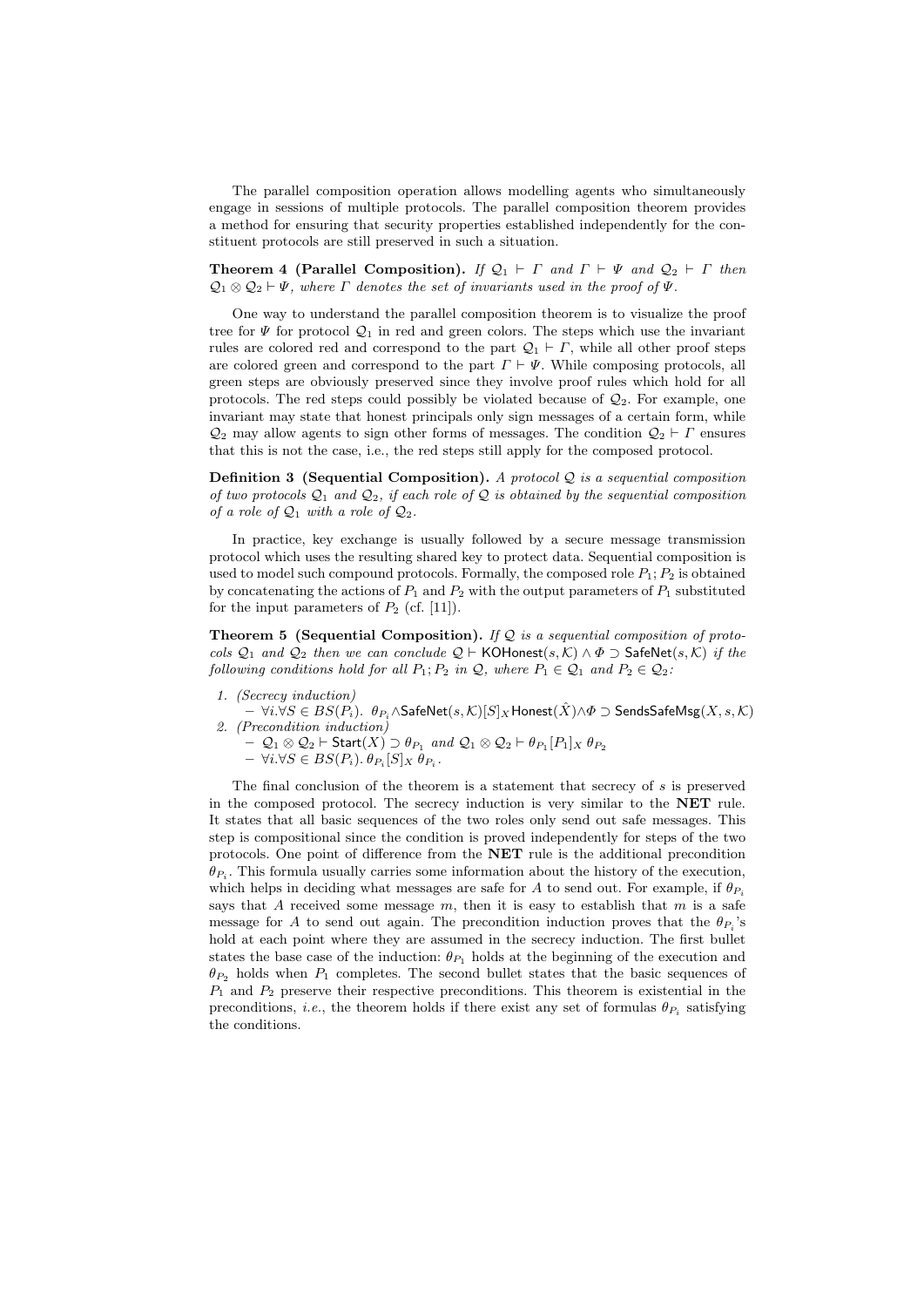**Definition 4 (Staged Composition).** A protocol Q is a staged composition of protocols  $\mathcal{Q}_1, \mathcal{Q}_2, \ldots, \mathcal{Q}_n$  if each role of  $\mathcal Q$  is of the form  $RComp(\langle R_1, R_2, \ldots, R_n \rangle)$ , where  $R_i$  is a role of protocol  $\mathcal{Q}_i$ .

Consider the representation of sequential composition of  $n$  protocols as a directed graph with edges from  $Q_i$  to  $Q_{i+1}$ . The staged composition operation extends sequential composition by allowing self loops and arbitrary backward arcs in this chain. This control flow structure is common in practice, e.g., Kerberos [17], IEEE 802.11i [1], and IKEv2 [6]. A role in this composition, denoted  $RComp(\langle ... \rangle)$  corresponds to a possible execution path in the control flow graph by a single thread (cf. [15]). Note that the roles are built up from a finite number of basic sequences of the component protocol roles.

**Theorem 6 (Staged Composition).** If Q is a staged composition of protocols  $Q_1$ ,  $\mathcal{Q}_2, \cdots, \mathcal{Q}_n$  then we can conclude  $\mathcal{Q} \vdash \mathsf{KOHonest}(s, \mathcal{K}) \land \Phi \supset \mathsf{SafeNet}(s, \mathcal{K})$  if for all  $RComp(\langle P_1, P_2, \cdots, P_n \rangle) \in \mathcal{Q}$ :

- 1. (Secrecy induction)  $-$  ∀ $i.\forall S \in BS(P_i)$ .  $\theta_{P_i}$ ∧SafeNet $(s,\mathcal{K})[S]_X$ Honest $(\hat{X}) \wedge \Phi$  ⊃ SendsSafeMsg $(X,s,\mathcal{K})$ 2. (Precondition induction)
	- $\ \mathcal{Q}_1 \otimes \mathcal{Q}_2 \cdots \otimes \mathcal{Q}_n \vdash \mathsf{Start}(X) \supset \theta_{P_1} \ \textit{and} \ \mathcal{Q}_1 \otimes \mathcal{Q}_2 \cdots \otimes \mathcal{Q}_n \vdash \forall i. \ \theta_{P_i} [P_i]_X \ \theta_{P_{i+1}}$  $- \forall i. \forall S \in \bigcup_{j \geq i} BS(P_j)$ .  $\theta_{P_i}[S]_X \theta_{P_i}$ .

The secrecy induction for staged composition is the same as for sequential composition. However, the precondition induction requires additional conditions to account for the control flows corresponding to backward arcs in the graph. The technical distinction surfaces in the second bullet of the precondition induction. It states that precondition  $\theta_{P_i}$  should also be preserved by basic sequences of all higher numbered components, i.e., components from which there could be backward arcs to the beginning of  $P_i$ . Again, the theorem holds if there exist any set of formulas  $\theta_{P_i}$  satisfying the conditions.

#### 6 Analysis of Kerberos

In this section we analyze Kerberos V5, which was described in section 2. The security properties of Kerberos that we prove are listed in table 2. We abbreviate the honesty assumptions by defining  $\text{Hom}(\hat{X}_1, \dots, \hat{X}_n) \equiv \text{Honest}(\hat{X}_1) \wedge \dots \text{Honest}(\hat{X}_n)$ . The security objectives are of two types: authentication and secrecy. The authentication objectives take the form that a message of a certain format was indeed sent by some thread of the expected principal. The secrecy objectives take the form that a putative secret is known only to certain principals. For example,  $AUTH_{kas}^{client}$  states that when the thread C finishes executing the Client role, some thread of  $\tilde{K}$  (the KAS) indeed sent the expected message;  $SEC^{client}_{akey}$  states that the authorization key is secret after execution of the Client role by  $C$ ; the other security properties are analogous.

**Theorem 7 (KAS Authentication).** On execution of the Client role by a principal it is guaranteed that the intended KAS indeed sent expected response assuming that the both the client and the KAS are honest. Similar result holds for a principal executing the TGS role. Formally, KERBEROS  $\vdash$  AUT  $H_{kas}^{client}$ , AUT  $H_{kas}^{tgs}$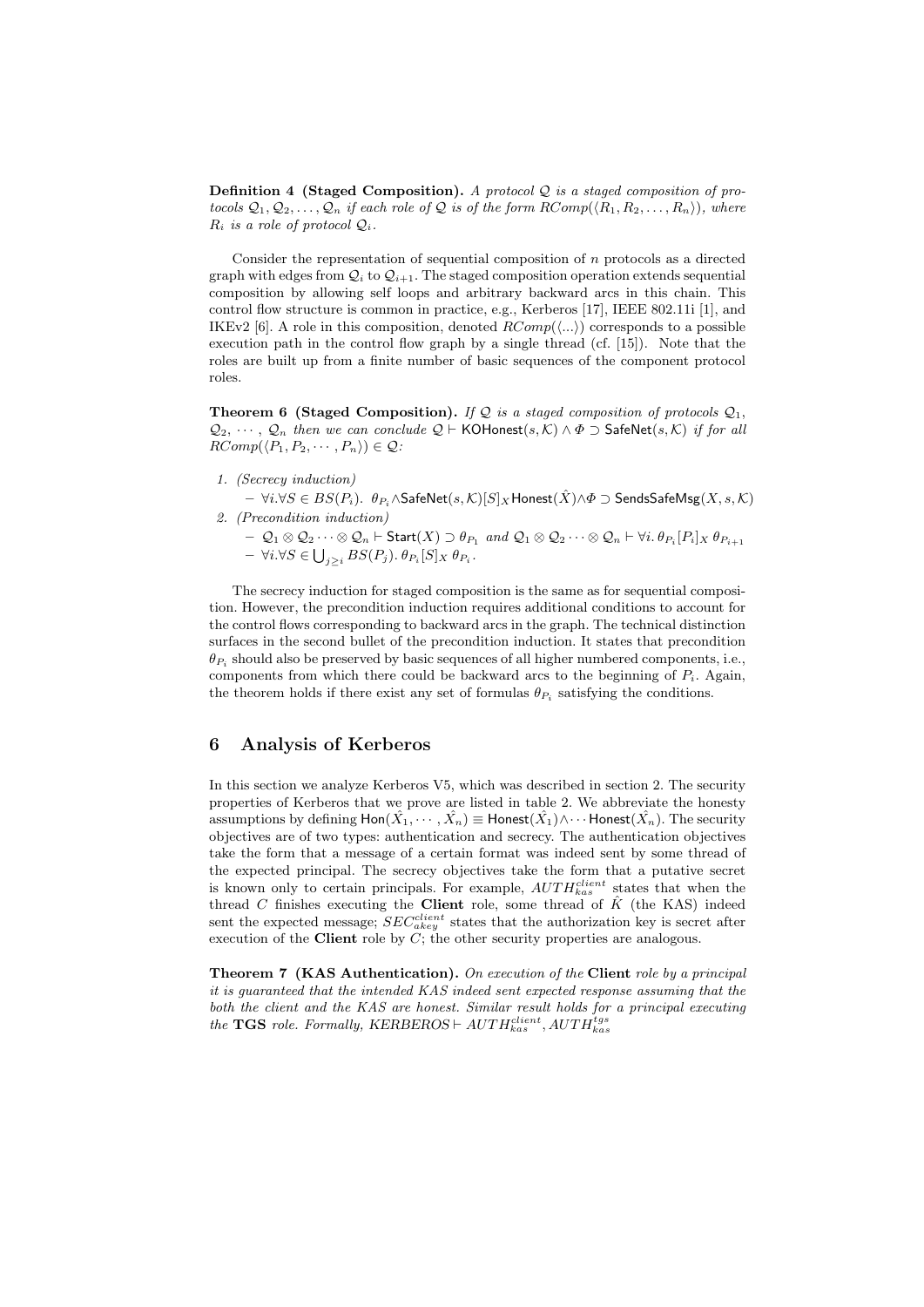|                                                             | $SEC_{akey} : \text{Hom}(\hat{C}, \hat{K}, \hat{T}) \supset (\text{Has}(X, AKey) \supset \hat{X} \in \{\hat{C}, \hat{K}, \hat{T}\})$<br>$SEC_{skey}:$ Hon $(\hat{C}, \hat{K}, \hat{T}, \hat{S}) \supset$ (Has $(X, SKey) \supset \hat{X} \in \{\hat{C}, \hat{K}, \hat{T}, \hat{S}\}\$ ) |
|-------------------------------------------------------------|-----------------------------------------------------------------------------------------------------------------------------------------------------------------------------------------------------------------------------------------------------------------------------------------|
|                                                             | $AUTH_{kas}: \exists \eta.$ Send $((\hat{K}, \eta), \hat{C}.E_{sym}[k_{T.K}^{t \to k}](AKey. \hat{C}).E_{sym}[k_{C.K}^{c \to k}](AKey. n_1.\hat{T}))$                                                                                                                                   |
|                                                             | $AUTH_{tgs}: \exists \eta.$ Send $((\hat{T},\eta), \hat{C}.E_{sym}[k_{S,T}^{s\rightarrow t}](SKey.\hat{C}).E_{sym}[AKey](SKey.n_2.\hat{S}))$                                                                                                                                            |
| $SEC^{client}_{akey} : [\mathbf{Client}]_{C} \: SEC_{akey}$ | $AUTH_{kas}^{client}:[\mathbf{Client}]_C$ Hon $(\hat{C}, \hat{K}) \supset AUTH_{kas}$                                                                                                                                                                                                   |
| $SEC_{akey}^{kas}$ : $[\textbf{KAS}]_K$ $SEC_{akey}$        | $AUTH_{kas}^{tgs}: [\mathbf{TGS}]_T$ Hon $(\hat{T}, \hat{K}) \supset \exists n_1. \, AUTH_{kas}$                                                                                                                                                                                        |
| $SEC^{tgs}_{akeu} : [\mathbf{TGS}]_T \ SEC_{akey}$          |                                                                                                                                                                                                                                                                                         |
|                                                             | $AUTH_{tgs}^{client}:$ [Client] <sub>C</sub> Hon( $\hat{C}, \hat{K}, \hat{T}$ ) $\supset$ $AUTH_{tgs}$                                                                                                                                                                                  |
| $SEC_{skey}^{client}$ : [Client] <sub>C</sub> $SEC_{skey}$  | $AUTH_{tas}^{server}: [\textbf{Server}]_S \; \text{Hom}(\hat{S}, \hat{T})$                                                                                                                                                                                                              |
| $SEC_{skey}^{tgs} : [\mathbf{TGS}]_T$ $SEC_{skey}$          | $\supset \exists n_2, AKey. \,AUTH_{tags}$                                                                                                                                                                                                                                              |

Table 2. Kerberos Security Properties

Proof Sketch. At a high level, the authentication proofs start by reasoning that a ciphertext could have been produced only by one of the possessors of the corresponding key. As an example, observe that in the first stage of Kerberos (described in section 2), the client decrypts a ciphertext encrypted with a key shared only between itself and the KAS  $(k_{C,K}^{c\to k})$ . Hence we can infer that one of them did the encryption. However, it is still not obvious that the client itself did not produce the ciphertext! Some other thread of the client could have potentially created the ciphertext which could have been fed back to the thread under consideration as a reflection attack. We discount this case by observing that the client role of Kerberos never encrypts with a key of type  $c \rightarrow k$ . This property is an invariant of Kerberos proved by induction over all the protocol role programs. The HON rule enables us to perform this induction in the proof system. Thus, so far, we have reasoned that the encryption was done by the KAS. We again observe that any role of Kerberos which does an encryption of the specific form as in stage one also sends out a message of the intended form  $(AUTH_{kas}$  in table 2). This is also an invariant of Kerberos. This concludes the proof of  $AUTH_{kas}^{client}$ . The proof of  $AUTH_{kas}^{tgs}$  follows the same high level reasoning.

Theorem 8 (Authentication Key Secrecy). On execution of the Client role by a principal, secrecy of the Authentication Key is preserved assuming that the client, the KAS and the TGS are all honest. Similar results hold for principals executing the **KAS** and **TGS** roles. Formally, KERBEROS  $\vdash$  SEC<sup>client</sup>, SEC<sup>has</sup>, SEC<sup>tgs</sup>

Proof Sketch. This theorem states a secrecy property for the Authentication Key  $AKey.$  Observe that in the first stage, the KAS sends out  $AKey$  encrypted under two different keys -  $k_{C,K}^{c\to k}$  and  $k_{T,K}^{t\to k}$ , and the client uses  $AKey$  as an encryption key. As a first approximation we conjecture that in the entire protocol execution,  $AKey$  is either protected by encryption with either of the keys in  $\mathcal{K} = \{k_{C,K}^{c \to k}, k_{T,K}^{t \to k}\}$  or else used as an encryption key in messages sent to the network by honest principals. This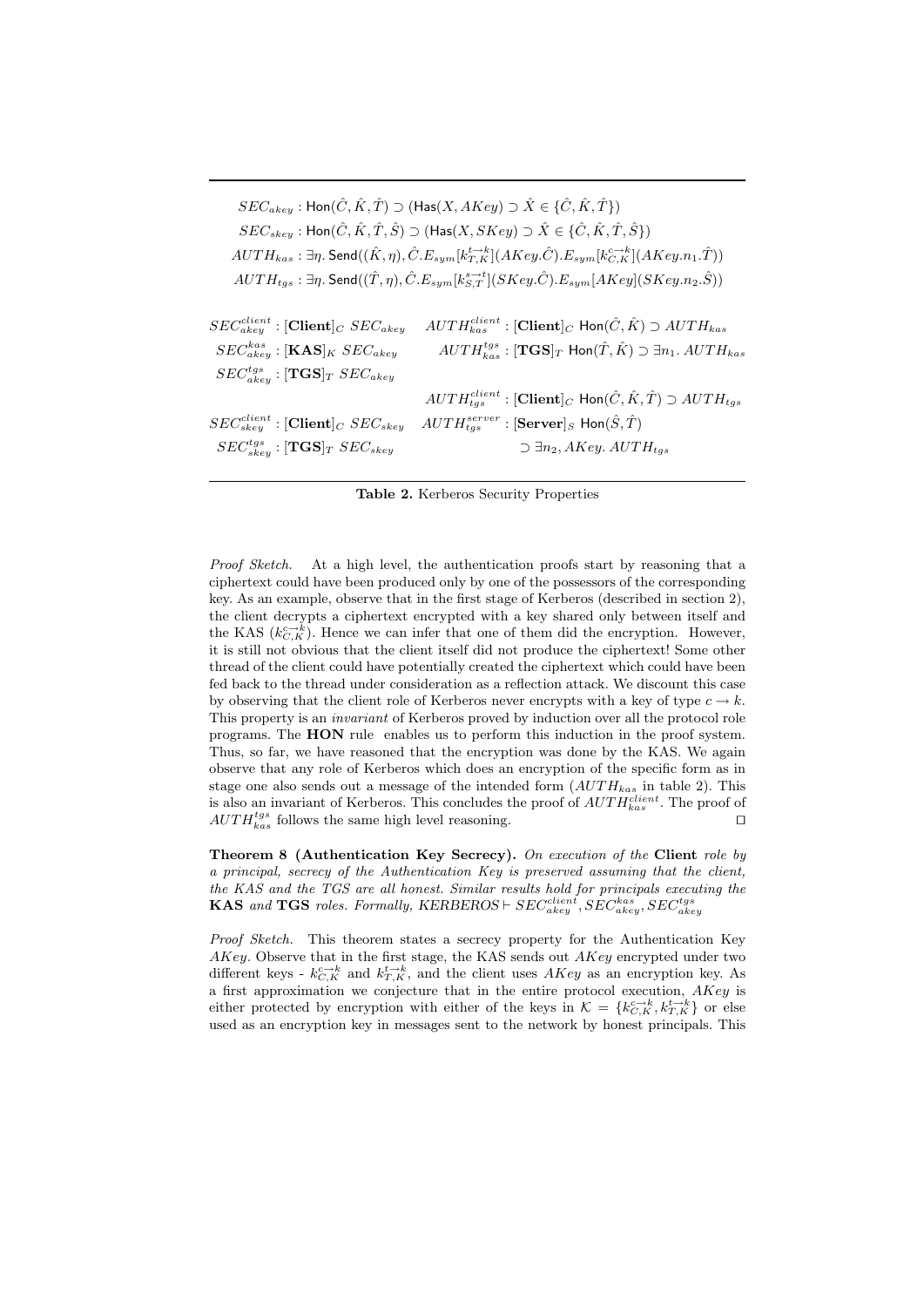seems like a claim to be established by induction. As a base case, we establish that the generator of  $AKey$  (some thread of the KAS) satisfies the conjecture. The induction case is: whenever an honest principal decrypts a ciphertext with one of the keys in  $K$ , it ensures that new terms generated from the decryption are re-encrypted with some key in  $K$  in any message sent out.

When we are reasoning from the point of view of the KAS (as in  $SEC^{kas}_{akey}$ ), we already know the initial condition - that the KAS sent out  $AKey$  encrypted under only these keys. However, when arguing from the point of view of the client and the TGS (as in  $SEC^{client}_{akey}$  and  $SEC^{tgs}_{akey})$ , we need to have some authentication conditions established first. These conditions are generally of the form that the KAS indeed behaved in the expected manner. Reasoning from this premise, it turns out that our initial conjecture is correct.

In the formal proof, we show that Kerberos is safe with respect to the nonce AKey and the set of keys  $K$ . The induction idea is captured, in its simplest form, by the proof rule NET. However, as Kerberos has a staged structure we use the staged composition theorem (theorem 6) which builds upon the rule NET. The core of the proof is the secrecy induction which is an induction over all the basic sequences of all the protocol roles. The authentication condition  $\Phi$  is easily derived from the KAS Authentication theorem (theorem 7). The staged composition theorem allows us to facilitate the secrecy induction by obtaining inferences from the information flow induced by the staged structure of Kerberos in a simple and effective way. The secrecy induction is modular as the individual basic sequences are small in themselves. Secrecy of  $AKey$  now follows from by the axiom **POS**.

Theorem 9 (TGS Authentication). On execution of the Client role by a principal it is guaranteed that the intended TGS indeed sent the expected response assuming that the client, the KAS and the TGS are all honest. Similar result holds for a principal executing the Server role. Formally, KERBEROS  $\vdash$  AUT  $H_{tgs}^{client}$ , AUT  $H_{tgs}^{server}$ 

*Proof Sketch.* The proof of  $AUTH_{tgs}^{server}$  is very similar to the proof for theorem 7. The proof of  $AUTH_{tgs}^{client}$  uses the secrecy property  $SEC_{akey}^{client}$  established in theorem 8. At a high level, the client reasons that since  $AKey$  is known only to  $\hat{C}, \hat{K}$  and  $\hat{T}$ , the term  $E_{sum}[AKey](SKey. n_2.\tilde{S})$  - which it receives during the protocol execution - could only have been computed by one of them. Some non-trivial technical effort is required to prove that this encryption was indeed done by a thread of  $\ddot{T}$  and not by any thread of  $\hat{C}$  or  $\hat{K}$ , which could have been the case if e.g., there existed a reflection attack. After showing that it was indeed a thread of  $\hat{T}$  who encrypted the term, we use the honesty rule to show that it indeed sent the expected response to  $C$ 's message.  $\Box$ 

**Theorem 10 (Service Key Secrecy).** On execution of the Client role by a principal, secrecy of the Service Key is preserved assuming that the client, the KAS, the TGS and the application server are all honest. Similar result holds for a principal executing the TGS role. Formally, KERBEROS  $\vdash \textit{SEC}_{skey}^{client}, \textit{SEC}_{skey}^{tgs}$ 

*Proof Sketch.* The idea here is that the Service Key  $SKey$  is protected by the key-set  ${k_{S,T}^{s\to t}}$ ,  $AKey$ . The proof of this theorem follows the same high level steps as the proof of theorem 8.  $\Box$ 

Kerberos with PKINIT We prove theorems for Kerberos with PKINIT [20] that are analogous to theorems 7-10. In the first stage of Kerberos with PKINIT, the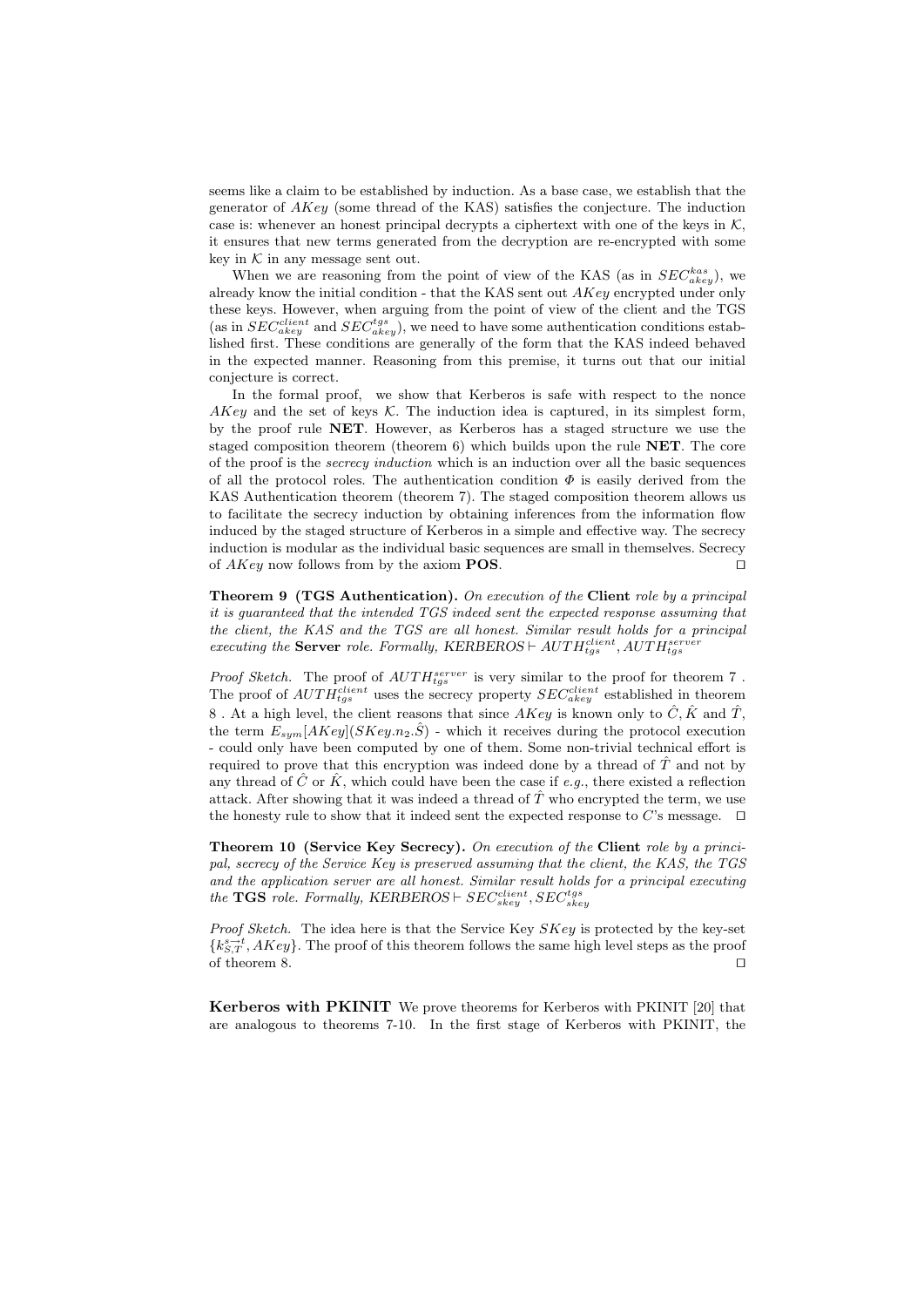KAS establishes the authorization key encrypted with a symmetric key which in turn is sent to the client encrypted with its public key. For client  $C$  and KAS  $K$  let us denote this symmetric key by  $k_{C,K}^{phinit}$ . Since the structure of the rest of the protocol remains the same with respect to the level of formalization in this paper [7], we can take advantage of the PCL proofs for the symmetric key version. In particular, the proofs for the properties of Kerberos with PKINIT analogous to  $AUTH_{kas}^{tgs}, AUTH_{tgs}^{client}$  and  $AUTH_{tgs}^{server}$  are identical in structure to the symmetric key version. The proof of the property corresponding to  $AUTH_{kas}^{client}$  is different because of the differing message formats in the first stage. There is an additional step of proving the secrecy of  $k_{C,K}^{phinit}$ , after which the secrecy proofs of  $AKey$  and  $SKey$  are reused with only the induction over the first stage of the client and the KAS being redone.

### 7 Conclusion

We present formal axioms and proof rules for inductive reasoning about secrecy and prove soundness of this system over a conventional symbolic model of protocol execution. The proof system uses a safe message predicate to express that any secret conveyed by the message is protected by a key from a chosen list. This predicate allows us to define two additional concepts: a principal sends safe messages if every message it sends is safe, and the network is safe if every message sent by every principal is safe. Our main inductive rule for secrecy, NET, states that if every honest principal preserves safety of the network, then the network is safe, assuming that only honest principals have access to keys in the chosen list. The remainder of the system makes it possible to discharge assumptions used in the proof, and prove (when appropriate) that only honest principals have the chosen keys. While it might initially seem that network safety depends on the actions of malicious agents, a fundamental advantage of Protocol Composition Logic is that proofs only involve induction over protocol steps executed by honest parties.

We illustrate the expressiveness of the logic by proving properties of two protocols: A variant of the Needham-Schroeder protocol that illustrates the ability to reason about temporary secrets, and Kerberos V5. The modular nature of the secrecy and authentication proofs for Kerberos makes it possible to reuse proofs about the basic version of the protocol for the PKINIT version that uses public-key infrastructure instead of shared secret keys in the initial steps. Compositional secrecy proofs are made possible by the composition theorems developed in this paper.

In an as-yet unpublished result, we have also developed a proof system for secrecy analysis that is sound over a computational cryptographic protocol execution model. While the Kerberos proofs are similar in that proof system, we have been unable to formulate computationally sound proofs of NSL and variants.

#### References

- 1. IEEE P802.11i/D10.0. Medium Access Control (MAC) security enhancements, amendment 6 to IEEE Standard for local and metropolitan area networks part 11: Wireless Medium Access Control (MAC) and Physical Layer (PHY) specifications., April 2004.
- 2. M. Backes, I. Cervesato, A. D. Jaggard, A. Scedrov, and J.-K. Tsay. Cryptographically sound security proofs for basic and public-key kerberos. In Proceedings of 11th European Symposium on Research in Computer Security, 2006. To appear.